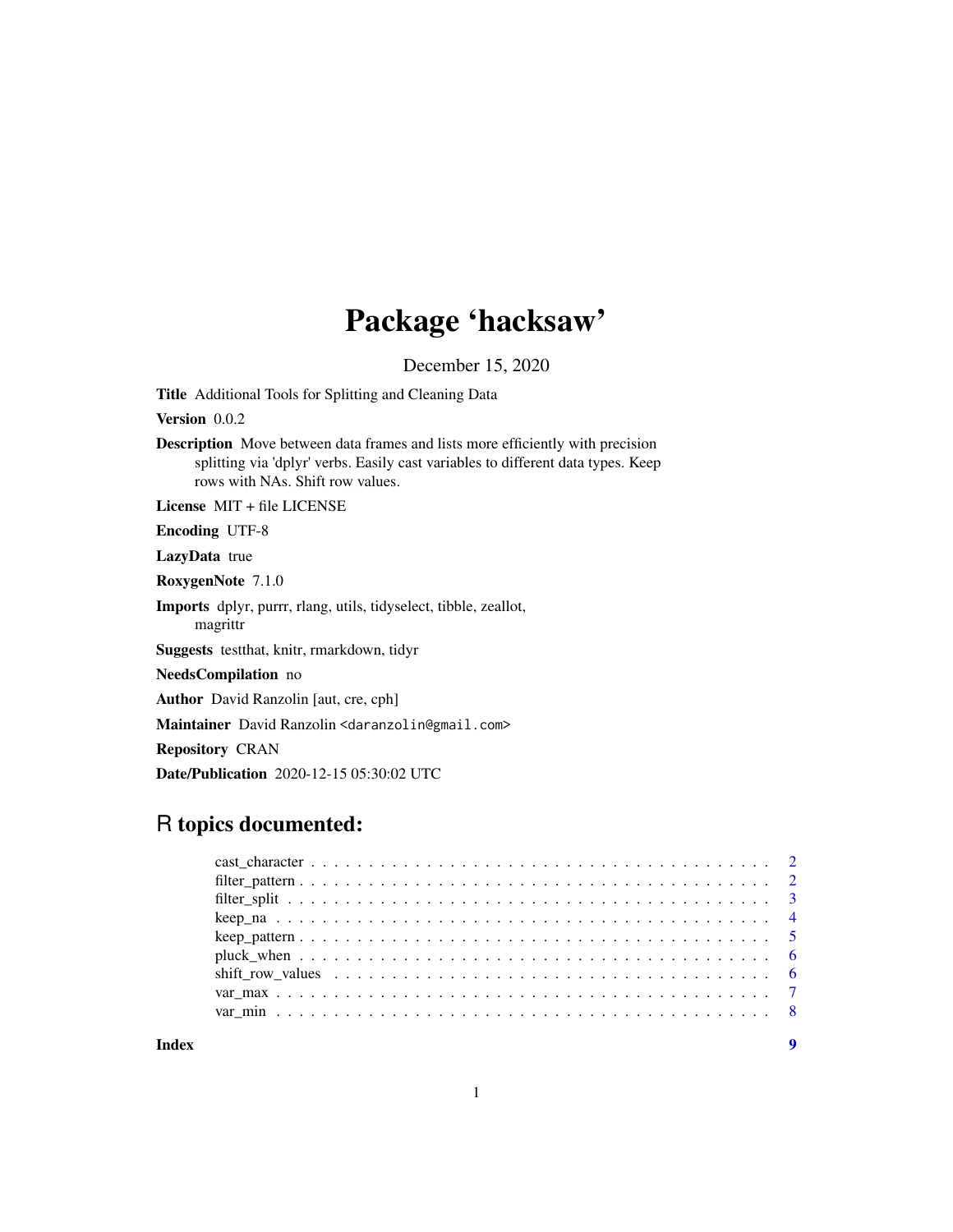<span id="page-1-0"></span>

#### Description

Cast columns to a specified data type

#### Usage

```
cast_character(.data, ...)
```
cast\_numeric(.data, ...)

```
cast_logical(.data, ...)
```
#### Arguments

| .data    | a table of data.        |
|----------|-------------------------|
| $\cdots$ | A selection of columns. |

#### Value

a data frame.

#### Examples

```
library(dplyr)
df <- tibble(x = 1:3, y = as.character(1:3), z = c(0, 0, 1))
df %>% cast_character(x)
df %>% cast_numeric(y)
df %>% cast_logical(z)
```
filter\_pattern *Grep and filter a data frame by pattern*

#### Description

Grep and filter a data frame by pattern

#### Usage

filter\_pattern(.data, col, pattern, ...)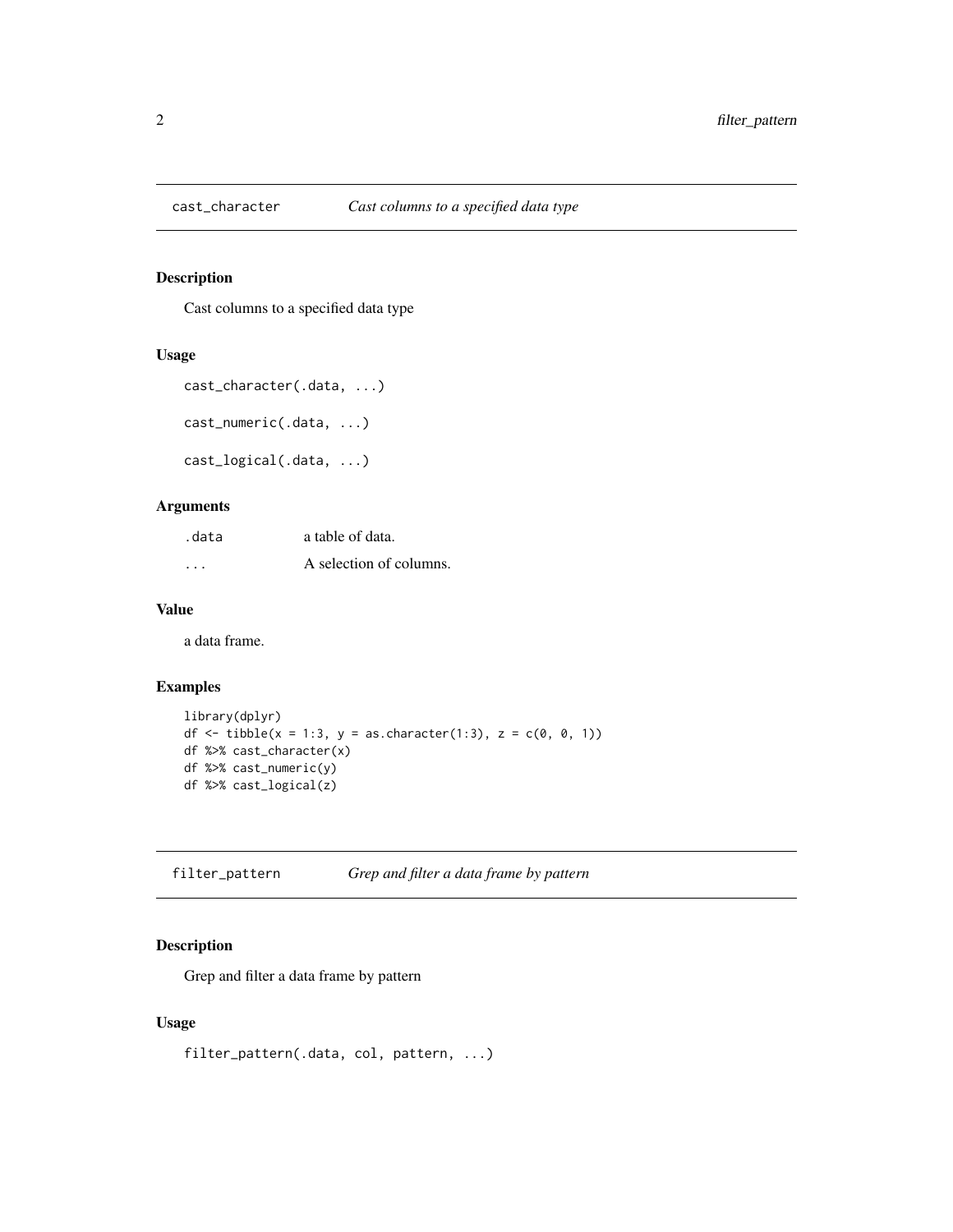#### <span id="page-2-0"></span>filter\_split 3

#### Arguments

| .data                   | a table of data.                                                                         |
|-------------------------|------------------------------------------------------------------------------------------|
| col                     | a variable.                                                                              |
| pattern                 | string containing a regular expression to be matched in the given character vec-<br>tor. |
| $\cdot$ $\cdot$ $\cdot$ | additional arguments passed to grepl                                                     |

#### Value

a data frame.

#### Examples

```
library(dplyr)
starwars %>% filter_pattern(homeworld, "oo")
```

| filter_split |  | Perform various operations before splitting |  |
|--------------|--|---------------------------------------------|--|
|              |  |                                             |  |

#### Description

Evaluate expressions over a data frame, resulting in a list.

#### Usage

```
filter_split(.data, ...)
select_split(.data, ...)
count_split(.data, ...)
mutate_split(.data, ...)
distinct_split(.data, ..., simplify = TRUE)
transmute_split(.data, ..., simplify = TRUE)
slice_split(.data, ...)
pull_split(.data, ...)
group_by_split(.data, ...)
eval_split(.data, ...)
precision_split(.data, ...)
```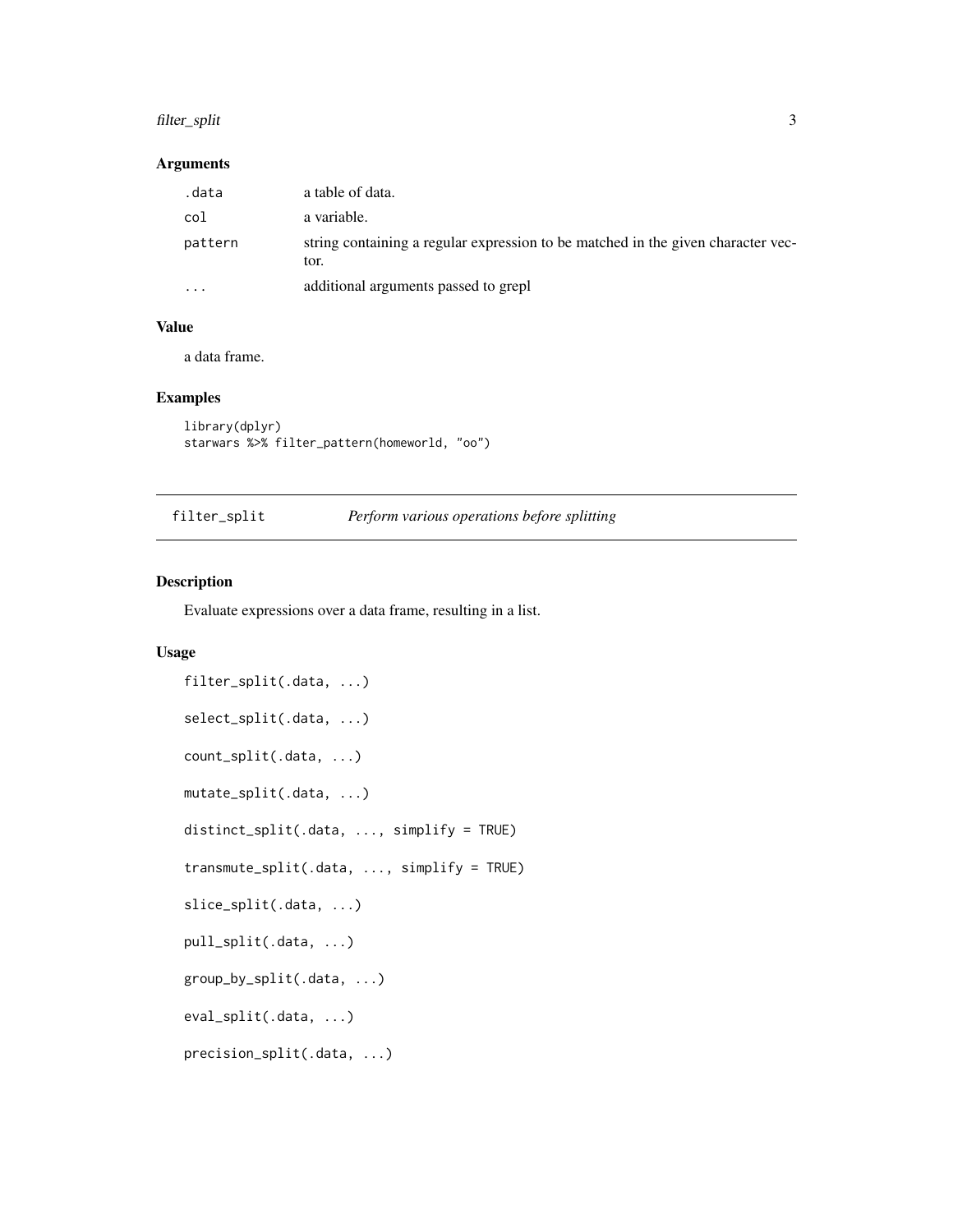<span id="page-3-0"></span>4 keep\_na

#### Arguments

| .data                   | A table of data.                               |
|-------------------------|------------------------------------------------|
| $\cdot$ $\cdot$ $\cdot$ | Expressions to be evaluated.                   |
| simplify                | Boolean, whether to unlist the returned split. |

#### Value

A list.

#### Examples

```
library(dplyr)
mtcars %>% filter_split(cyl == 4, cyl == 6)
iris %>% select_split(starts_with("Sepal"), starts_with("Petal"))
mtcars %>% count_split(gear, carb, across(c(cyl, gear)))
mtcars %>% mutate_split(mpg2 = mpg^2, mpg3 = mpg^3)
mtcars %>% distinct_split(cyl, carb)
mtcars %>% transmute_split(mpg^2, sqrt(mpg))
mtcars %>% slice_split(1:10, 11:20)
mtcars %>% pull_split(mpg, hp)
mtcars %>% group_by_split(cyl, gear, across(c(cyl, gear)))
mtcars %>% eval_split(select(mpg, hp), filter(mpg>25), mutate(mpg2 = mpg^2))
mtcars %>% precision_split(mpg > 25)
```
#### keep\_na *Keep rows containing missing values*

#### Description

Keep rows containing missing values

#### Usage

```
keep_na(.data, ..., .logic = "AND")
```
#### Arguments

| .data                   | A table of data.                                            |
|-------------------------|-------------------------------------------------------------|
| $\cdot$ $\cdot$ $\cdot$ | A selection of columns. If empty, all columns are selected. |
| .logic                  | boolean, either 'AND' or 'OR'. Logic for keeping NAs.       |

#### Value

A data frame.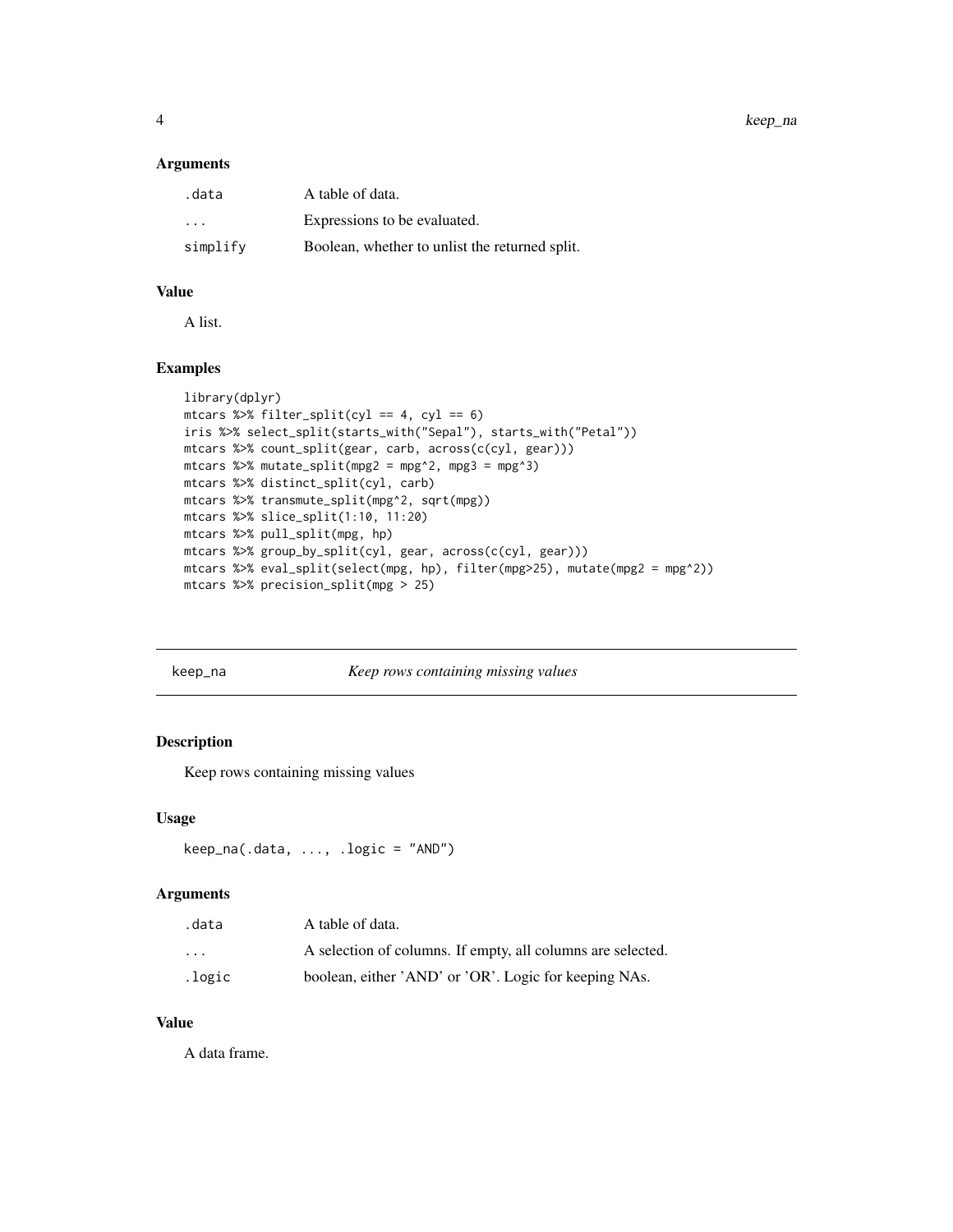#### <span id="page-4-0"></span>keep\_pattern 5

#### Examples

```
library(dplyr)
df <- tibble(x = c(1, 2, NA, NA), y = c("a", NA, "b", NA))
df %>% keep_na()
df %>% keep_na(x)
vars \langle - "y"
df %>% keep_na(x, any_of(vars))
```
keep\_pattern *Grep, keep or discard a list or vector by pattern*

#### Description

Grep, keep or discard a list or vector by pattern

#### Usage

```
keep_pattern(x, pattern, ...)
```

```
discard_pattern(x, pattern, ...)
```
#### Arguments

|          | a list or vector.                                                                        |
|----------|------------------------------------------------------------------------------------------|
| pattern  | string containing a regular expression to be matched in the given character vec-<br>tor. |
| $\cdots$ | additional arguments passed to grepl.                                                    |

#### Value

A list.

#### Examples

```
l <- list("David", "Daniel", "Damien", "Eric", "Jared", "Zach")
l %>% keep_pattern("^D")
l %>% discard_pattern("^D")
```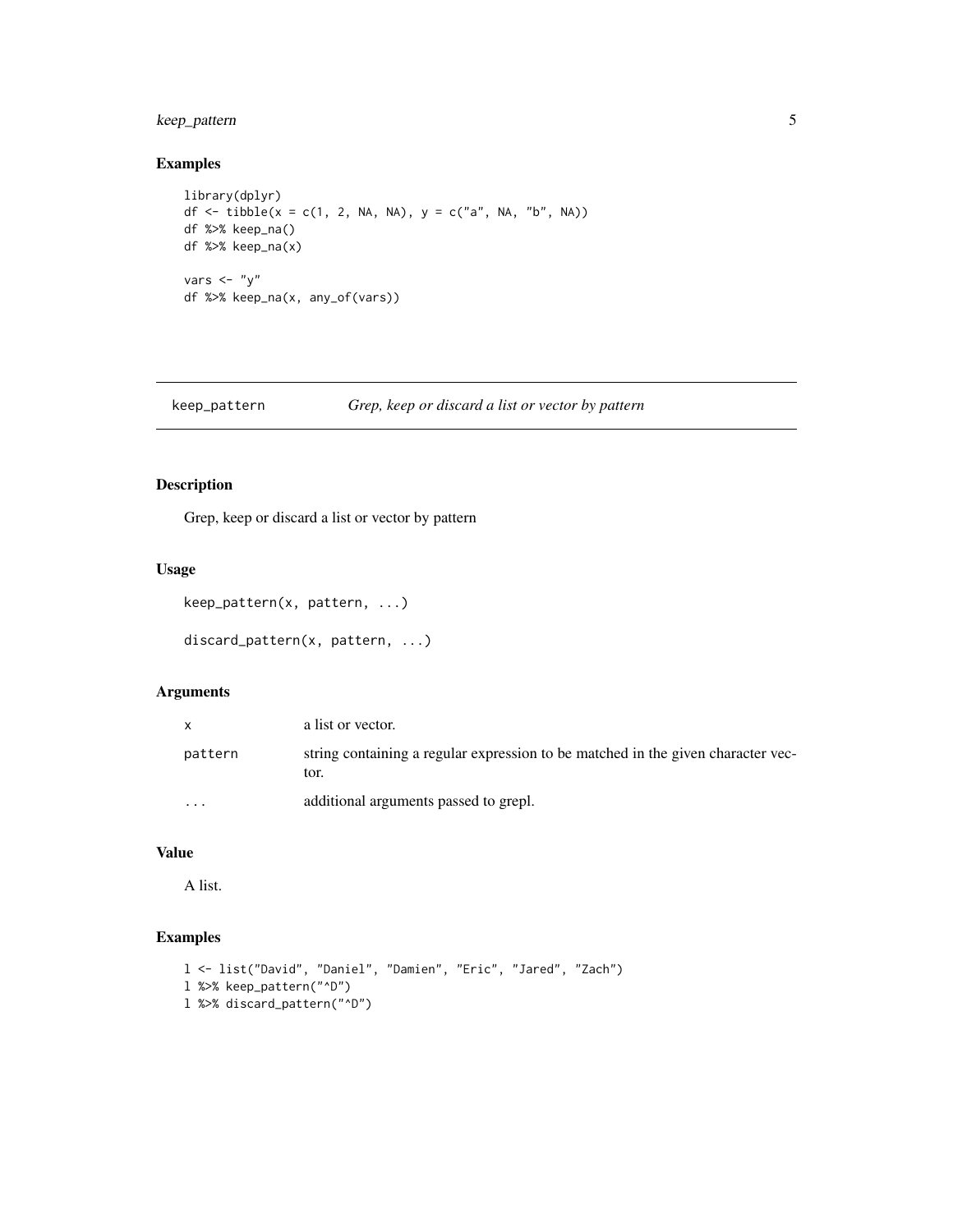<span id="page-5-0"></span>

#### Description

Pluck a value based on other criteria

#### Usage

 $plus\_when(.x, .p, .i = 1, .else = NA)$ 

#### Arguments

| . х   | Vector from which to select value.      |
|-------|-----------------------------------------|
| . p   | Logical expression.                     |
| .i    | First TRUE index to return.             |
| .else | If no matches from .p, value to return. |

#### Value

A vector of length 1.

#### Examples

```
library(dplyr)
df <- tibble(
id = c(1, 1, 1, 2, 2, 2, 3, 3),tested = c("no", "no", "yes", "no", "no", "no", "yes", "yes", "yes"),year = c(2015:2017, 2010:2012, 2019:2020)
\mathcal{L}df %>%
 group_by(id) %>%
 mutate(year_first_tested = pluck_when(year, tested == "yes"))
```
shift\_row\_values *Shift row values left or right*

#### Description

Shift row values left or right

#### Usage

```
shift_row_values(.data, .dir = "left", at = NULL)
```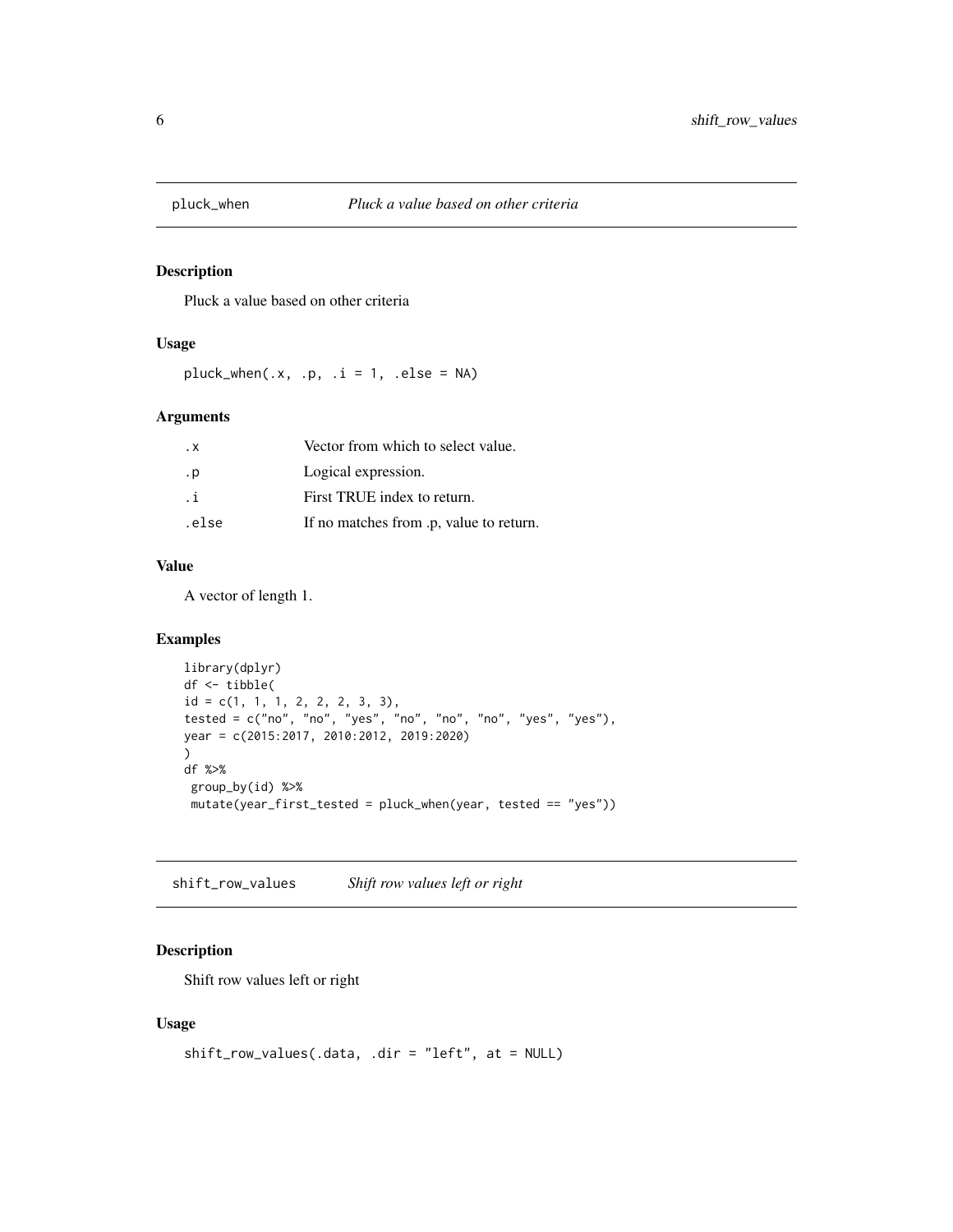#### <span id="page-6-0"></span>var\_max 7

#### Arguments

| .data | a table of data.                                           |
|-------|------------------------------------------------------------|
| .dir  | the shift direction as a string, one of "left" or "right". |
| at    | the row indices at which to shift.                         |

#### Value

a data frame.

#### Examples

```
library(dplyr)
df <- tibble(
    s = c(NA, 1, NA, NA),t = c(NA, NA, 1, NA),u = c(NA, NA, 2, 5),
    v = c(5, 1, 9, 2),x = c(1, 5, 6, 7),y = c(NA, NA, 8, NA),
    z = 1:4\lambdadf %>% shift_row_values()
df %>% shift_row_values(at = 1:3)
df %>% shift_row_values(at = 1:2, .dir = "right")
```
#### var\_max *Return the indices of n max values of a variable*

#### Description

Return the indices of n max values of a variable

#### Usage

 $var_max(var, n = 6)$ 

#### Arguments

| var | the variable to use.      |
|-----|---------------------------|
| n   | number of rows to return. |

#### Examples

var\_max(1:10)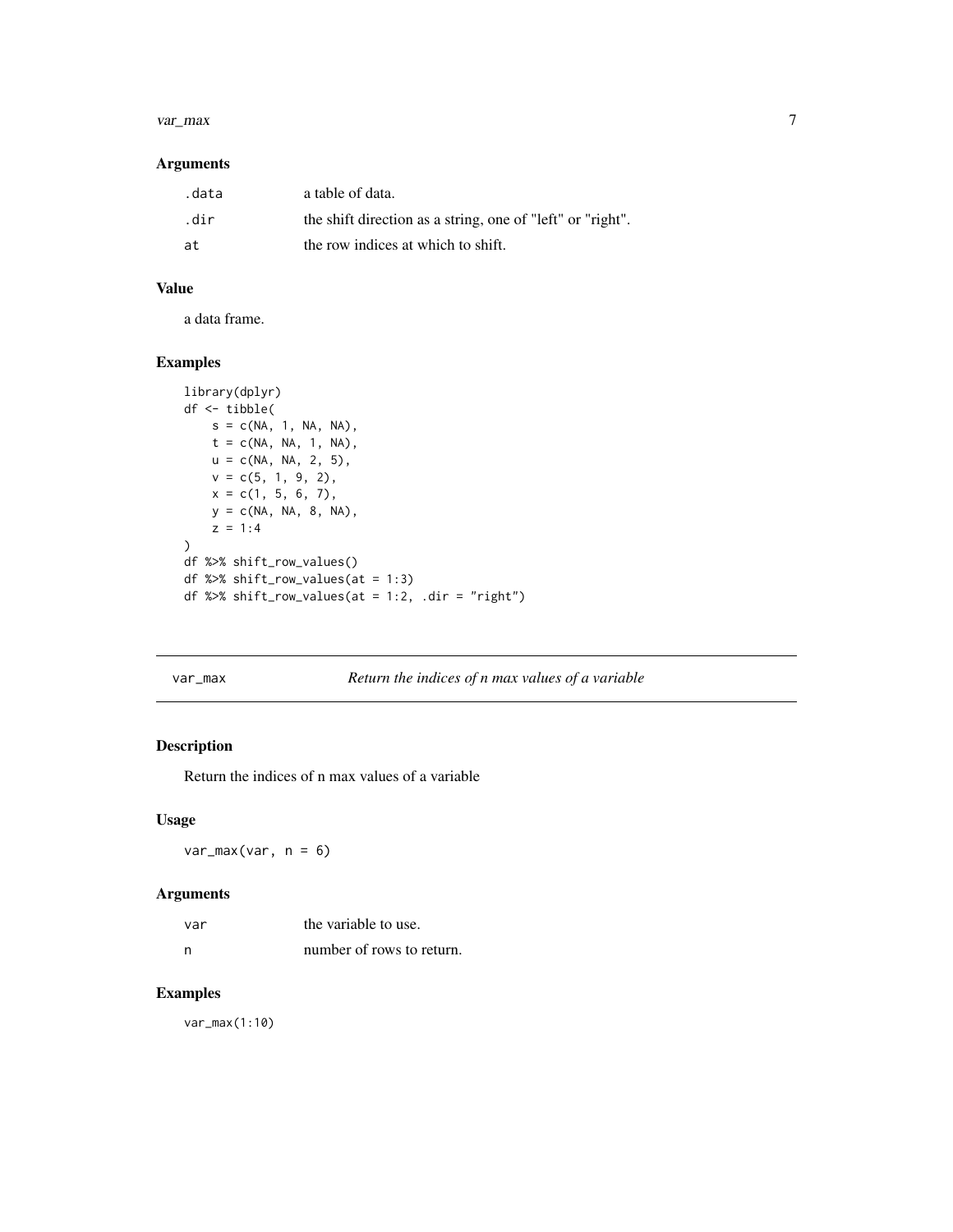<span id="page-7-0"></span>

#### Description

Return the indices of n min values of a variable

#### Usage

 $var\_min(var, n = 6)$ 

## Arguments

| -var | the variable to use.      |
|------|---------------------------|
| - n  | number of rows to return. |

## Examples

var\_min(1:10)